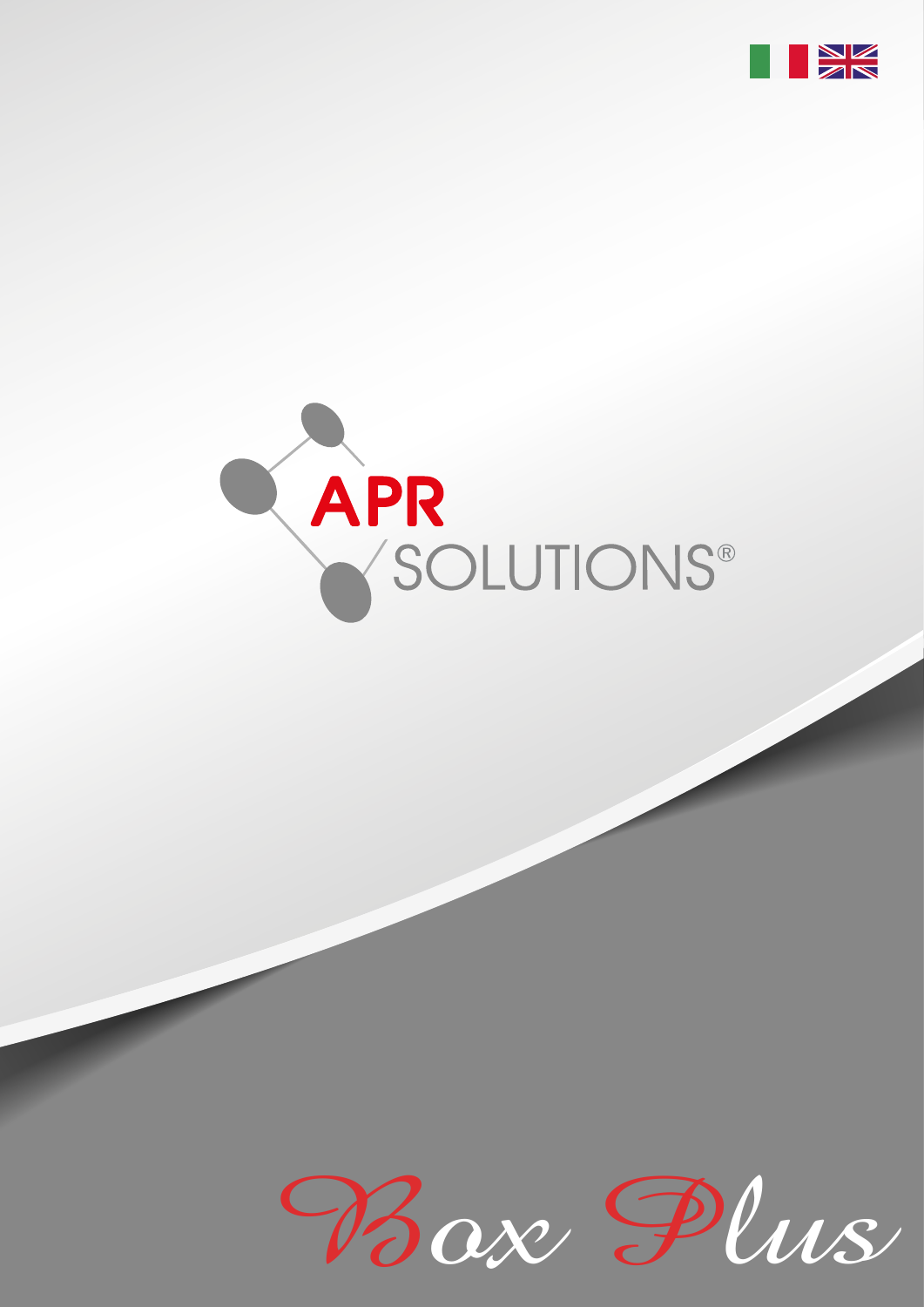# Box Plus

#### MACCHINA PIEGA-INCOLLATRICE BOX PLUS

Macchina di nuova costruzione, made in Italy, creata per la realizzazione di:

- 1. Astucci lineari
- 2. Piega-incolla di shopper bag in 2 passaggi

3. Applicazione di nastro biadesivo su locandine, buste, porta CD/DVD, scatole (opzionale su richiesta)

4. Inserzione di tessere, campionari in plastica, carta, DVD (opzionale su richiesta)

**BOX PLUS** macchina con alimentatore automatico FEEDER PLUS creata per la piegatura – incollatura di astucci lineari, shopper bag in due passaggi in per formare e chiudere il tubo della borsa. Box Plus applica anche nastro biadesivo su cartoncino o carta con l'alimentatore automatico in formato 720 x 1020 mm.

#### BOX PLUS FOLDING AND GLUING MACHINE

New constriction machine, made in Italy, designed for the production of:

- 1. Linear boxes.
- 2. Folding and gluing shopper bags in 2 steps
- 3. Apply the double-sided tape on poster, envelops, DVD wallets, boxes (optional on request)

4. Inserting cards, plastic samples, paper, DVD, (optional on request)

**BOX PLUS** is a machine with the automatic FEEDER PLUS designed for folding and gluing strait line boxes, shopper bags in two steps in order to form and close the tube of the bag. Box Plus can also apply the double sided tape on cardboard or paper with automatic feeder with the format 720 x 1020 mm in full automatic way.



 $\geq$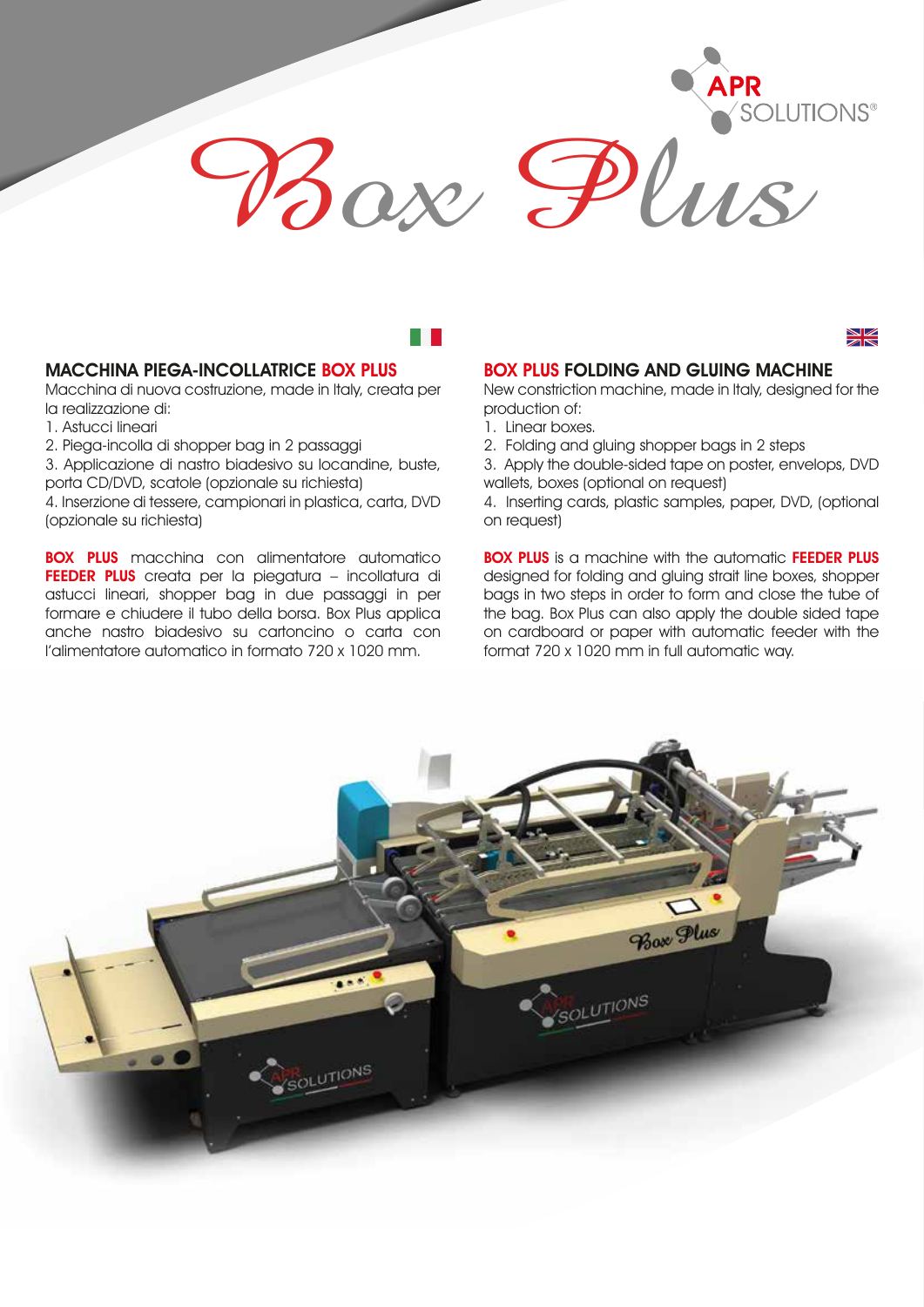

| Caratteristiche tecniche        |                                                      |
|---------------------------------|------------------------------------------------------|
| Formato di introduzione         | Max 720 x 1020 mm<br>Min 80 x 100 mm                 |
| Grammatura carta                | Min 150 g/m <sup>2</sup><br>Max 400 g/m <sup>2</sup> |
| Capacità di carico carta        | $200 \,\mathrm{mm}$                                  |
| Capacità di carico cartone      | 400 mm                                               |
| N. di applicazioni              | da 1 a 10                                            |
| Lung. max di applicazione colla | 999 mm                                               |
| Aria Compressa                  | 6 bar con conessione<br>$da \frac{1}{2}$ pollice     |
| Velocità meccanica              | 120 Mt/m                                             |
| Allacciamento elettrico         | 4 Kw, $380V + N$                                     |
| Dimensioni macchina             | 4115 x 1294, h 1590 mm                               |

Macchina predisposta per aggiungere n. 1 o 2 applicatori di nastro biadesivo RAP • Macchina predisposta per aggiungere un inserter • Sistema di messa a squadra mediante i due riscontri laterali. • N.2 Sistemi di trasporto carta. Bruchi Lunghi con pressione regolabile



Alimentatore continuo **Plus Feeder unique** 



- **Dispension Systems di trasporto carta a acinghie per** grammatture leggere, o senza aspirazione per grammature più pesanti.
- Dual transport system with suction belt for light weights or transport belts for heavier ones

| <b>Technical Characteristics</b> |                                                      |
|----------------------------------|------------------------------------------------------|
| Introduction format              | Max 720 x 1020 mm<br>$Min 80 \times 100$ mm          |
| Paper weight                     | Min 150 g/m <sup>2</sup><br>Max 400 g/m <sup>2</sup> |
| Paper load capacity              | 200 mm                                               |
| Cardboard load capacity          | 400 mm                                               |
| N. di applicazioni               | from 1 to 10                                         |
| Max. length of glue application  | 999 mm                                               |
| Compressed air                   | 6 bar with $\frac{1}{2}$ inch<br>connection          |
| Mechanical speed                 | 120 Mtlm                                             |
| Power connection                 | 4 Kw, 380 V + N                                      |
| Dimensions                       | 4115 x 1294, h 1590 mm                               |

Machine ready to add 1 or 2 Rap applicator of double sided tape • Machine ready to add one inserter • Athos plus has a fix register side system • N.2 main paper transport devices with transmission system, complete of small wheel "Wheeled thongs"



Sistema di regolazione rapido per alimentazione. **Adjustment system for quick power** tapes or power through carpets aspirants.

#### Prodotti realizzabili con la macchina Box Plus H. Products achievable with the Box Plus machine  $\frac{N}{N}$

Astucci Lineare e fondo automatico Linear boxes